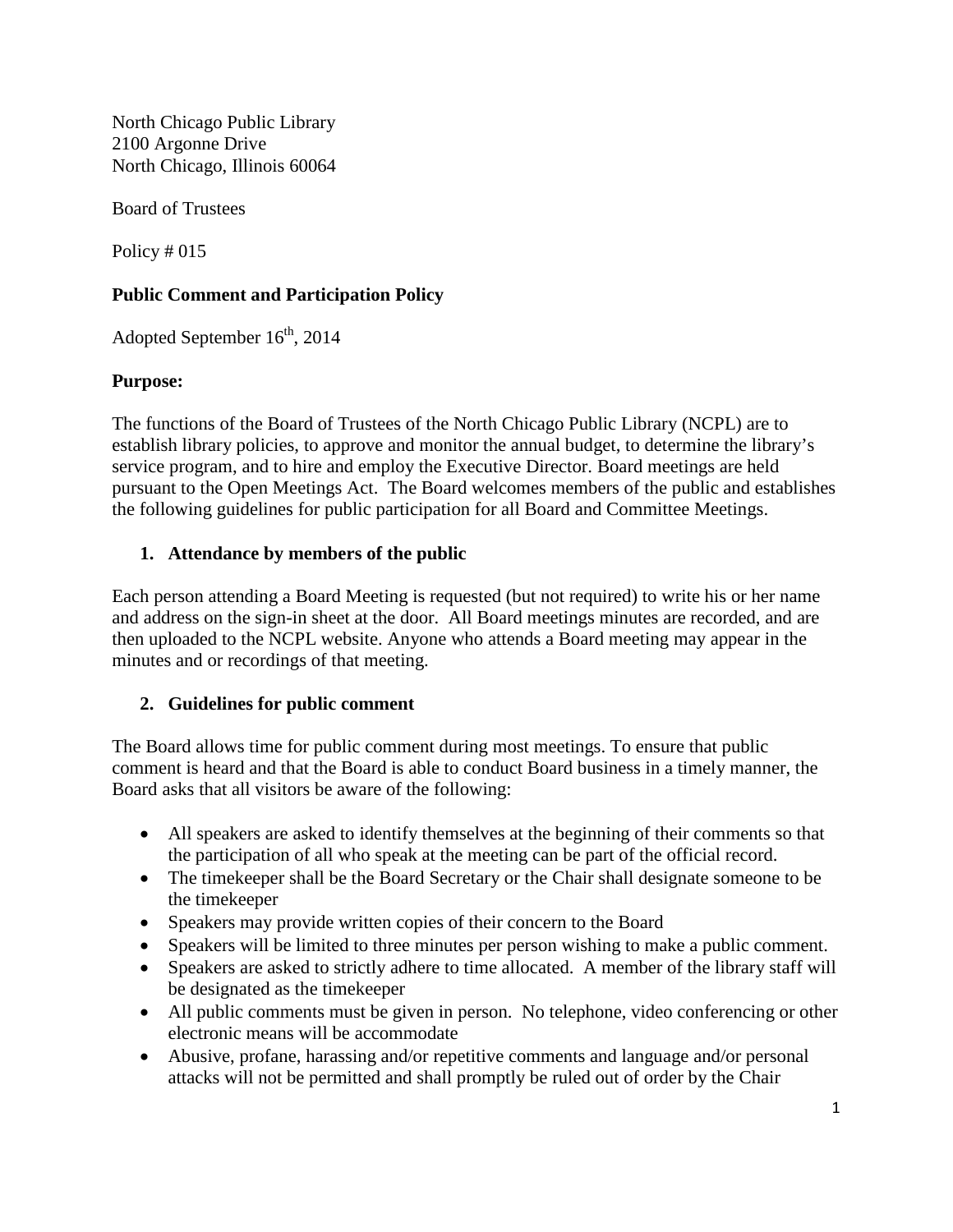• The Board vests in the Chair, the authority to terminate the remarks of speakers who fail to adhere to the above rules

## **3. Guidelines for public recording**

#### **a. Recording**

Any person may record an open meeting by video, audio, photographic, or other means. Recording of meetings shall not distract or disturb Trustees, other meeting participants, or members of the public and shall not interfere with the conducting of an orderly meeting. The Board of Trustees may designate a location for the placement of recording equipment.

# **b. Accommodations**

NCPL is not obligated to provide special accommodations for recording, such as lighting, a designated space for microphones or recording equipment, and access to electrical power.

#### **c. Circumstances When Recording Is Not Allowed**

In the following situations, recording by a member of the public will be prohibited or terminated:

- If the recording process is disruptive to the meeting; or
- If a meeting is closed to the public.

#### **4. Response from Board or Committee**

a. A Trustee may, but will generally not, respond to comments from speakers. The Chair may respond as appropriate and, for example, direct speakers to the appropriate staff member for assistance. Issues requiring possible action by the Board may be added to a future agenda. Issues that may need to be addressed by the administration will be duly noted.